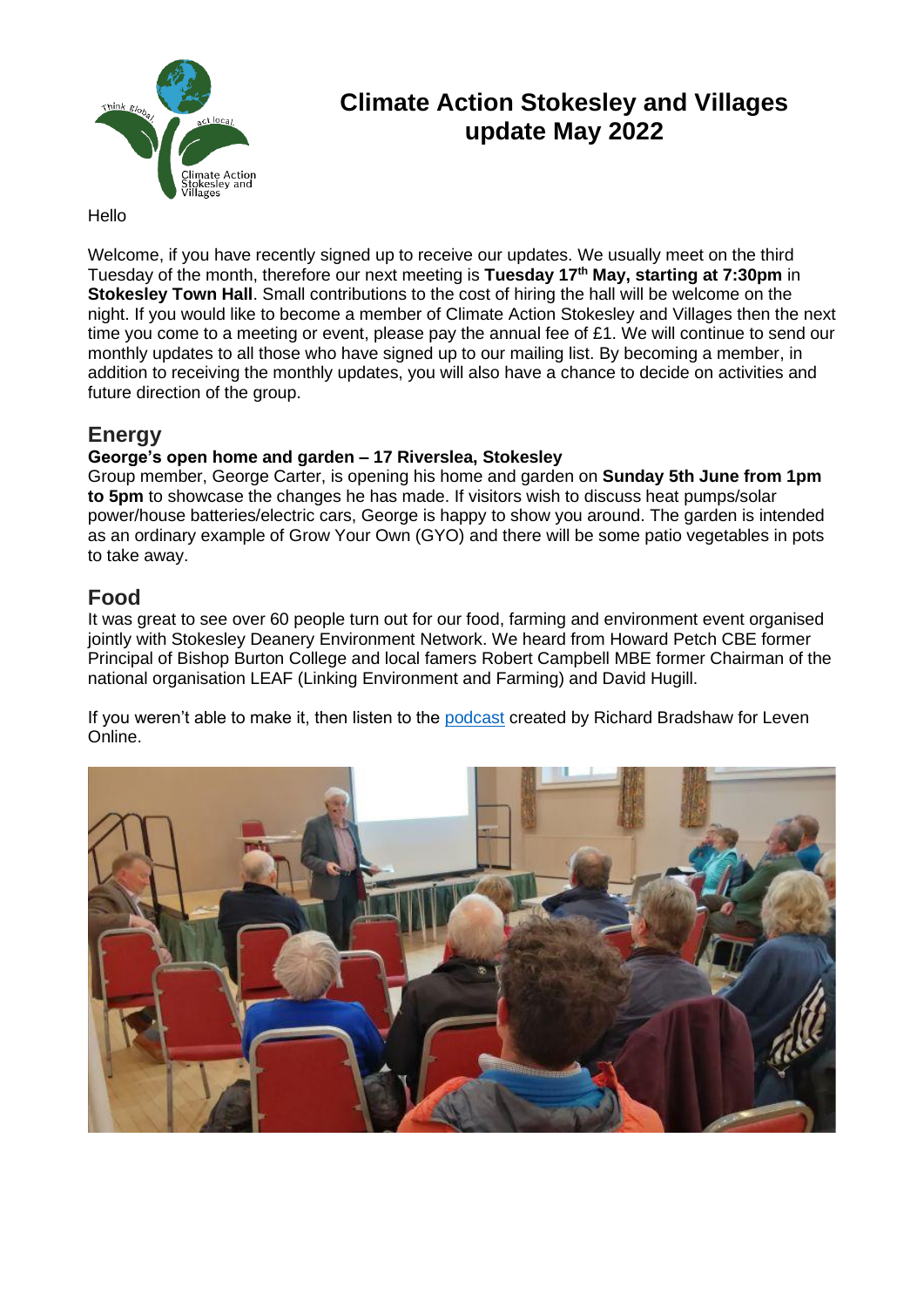### **Nature Wildflower walks**

The most recent [State of Nature report](https://nbn.org.uk/stateofnature2019/) (2019) shows that the UK is one of the most nature depleted nations in the world, it has lost almost 50% of its wildlife. Specific examples include hedgehogs that have declined by 95% since 1950, turtle doves that have declined by 98% and the common toad by 68%. These numbers are shocking and continue unabated. The report also highlights that climate change is driving widespread changes in the abundance, distribution and ecology of England's wildlife.

Therefore, to help ecosystems and biodiversity, CASaV are working with several local councils on projects to improve the biodiversity of the area. Stokesley is participating in the No Mow May initiative. The Town Council has extended No Mow May to include the Let it Bloom June. This is most welcome as it will provide a great opportunity for plants to establish and set seed before being mown. In addition, the flowers that are allowed to bloom will help to provide food for the pollinators.

Great Ayton Parish Council, in conjunction with its Brighten Up Great Ayton group, are working on a [project](https://climateactionstokesleyandvillages.org/nature/floodplain-meadow/) to create a floodplain meadow on riverside land behind the old Friends School. Following the development of a [Pollinator Plan for Great Ayton](https://climateactionstokesleyandvillages.files.wordpress.com/2022/03/great-ayton-pollinator-plan-updated-june-2019.pdf) in 2019, the field itself has been identified as a potential ['floodplain meadow'](https://www.floodplainmeadows.org.uk/about-meadow/conservation) a habitat with a nationally rare plant community. Now plans are underway to protect and improve the area.

Local expert botanist Martin Allen will guide the Parish Council in the appropriate management of the area, removing invasive non-native weeds. and adding other interesting and rare varieties of planting to extend the flowering season through working with the local community.



Martin Allen will lead a walk looking at plant ID and the history of the site on **Sunday 29th May, starting at 2pm in Waterfall Park followed by an advanced plant ID walk on Sunday 19th June**.



In addition to the walks in Great Ayton, CASaV are also running wildflower walks from:

- **Bank Foot, Ingleby Greenhow 10.30am on the 7th June and**
- **Kirkby Lane in Kirkby-in-Cleveland, 10.30am on the 16th May and 6pm on the 25th May.**

Individuals can contribute enormously to securing biodiversity by leaving a wild area in the garden and to give a 'Mohican' cut to the lawn leaving an area uncut and cutting the rest every month. This will provide habitat to a wider range of wildlife. Find out more on [Plantlife's website.](http://www.plantlife.org.uk/)

## **Transport**

We are planning a transport related event for July. What would you like to find out? [Let us know.](mailto:climateactionsav@gmail.com)